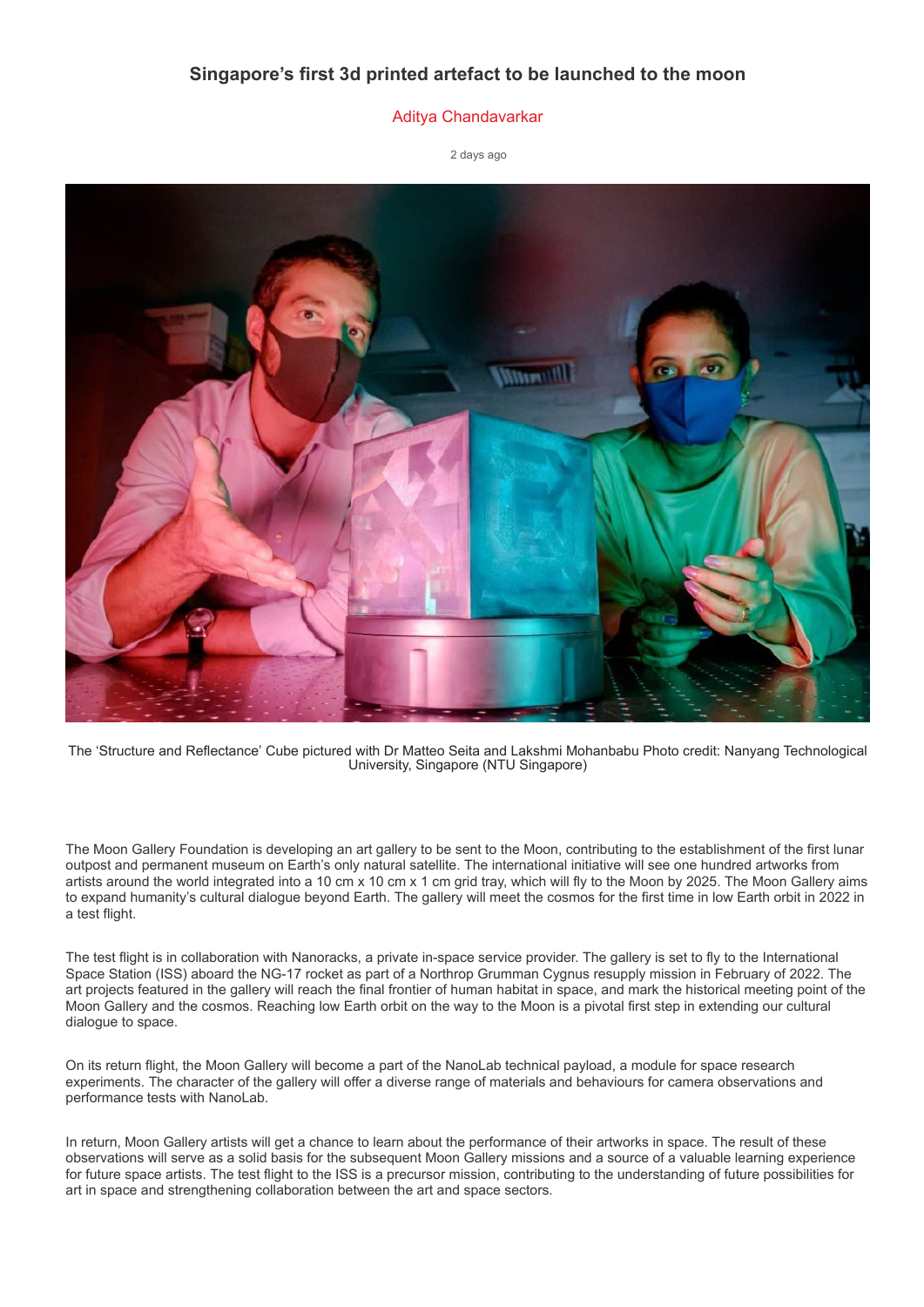## **STRUCTURE & REFLECTANCE CUBE**

Our every perception, analysis, and thought reflect the influences from our surroundings and the Universe in a world of collaboration, communication and interaction, making it possible to explore the real, the imagined and the unknown. The 'Structure and Reflectance' cube, a marriage of Art and Technology, is one of the hundred artworks selected by the Moon Gallery, with a unifying message of an integrated world, making it a quintessential signature of humankind on the Moon.

[Ms Lakshmi Mohanbabu,](https://www.linkedin.com/in/lakshmimohanbabu/) a Singaporean architect and designer, is the first and only local artist to have her artwork selected for the Moon Gallery. Coined the 'Structure and Reflectance' cube, Lakshmi's art is a marriage of Art and Technology and is one of the hundred artworks selected by the Moon Gallery. The cube signifies a unifying message of an integrated world, making it a quintessential signature of humankind on the Moon.

The early-stage prototyping and design iterations of the 'Structure and Reflectance' cube were performed with Additive Manufacturing, otherwise known as 3D printing, at Nanyang Technological University, Singapore's (NTU Singapore) Singapore Centre for 3D Printing (SC3DP). This was part of a collaborative project supported by the National Additive Manufacturing Innovation Cluster (NAMIC), a national programme office which accelerates the adoption and commercialisation of additive manufacturing technologies. Previously, the NTU Singapore team at SC3DP produced a few iterations of Moon-Cube using metal 3D printing in various materials such as Inconel and Stainless Steel to evaluate the best suited material.

The newest iteration of the cube comprises crystals—ingrained in the cube via additive manufacturing technology— revealed to the naked eye by the microscopic differences in their surface roughness, which reflect light along different directions.

"Additive Manufacturing is suitable for enabling this level of control over the crystal structure of solids. More specifically, the work was created using 'laser powder bed fusion technology' a metal additive manufacturing process which allows us to control the surface roughness through varying the laser parameter," said Dr Matteo Seita, Nanyang Assistant Professor, NTU Singapore, is the Principal Investigator overseeing the project for the current cube design.

Dr Seita shared the meaning behind the materials used, "Like people, materials have a complex 'structure' resulting from their history—the sequence of processes that have shaped their constituent parts—which underpins their differences. Masked by an exterior façade, this structure often reveals little of the underlying quality in materials or people. The cube is a material representation of a human's complex structure embodied in a block of metal consisting of two crystals with distinct reflectivity and complementary shape."

Ms Lakshmi added, "The optical contrast on the cube surface from the crystals generates an intricate geometry which signifies the duality of man: the complexity of hidden thought and expressed emotion. This duality is reflected by the surface of the Moon where one side remains in plain sight, while the other has remained hidden to humankind for centuries; until space travel finally allowed humanity to gaze upon it. The bright portion of the visible side of the Moon is dependent on the Moon's position relative to the Earth and the Sun. Thus, what we see is a function of our viewpoint."

The hidden structure of materials, people, and the Moon are visualized as reflections of light through art and science in this cube. Expressed in the Structure & Reflectance cube is the concept of human's duality—represented by two crystals with different reflectance—which appears to the observer as a function of their perspective.

Dr Ho Chaw Sing, Co-Founder and Managing Director of NAMIC said, "Space is humanity's next frontier. Being the only Singaporean – among a selected few from the global community – Lakshmi's 3D printed cube presents a unique perspective through the fusion of art and technology. We are proud to have played a small role supporting her in this 'moon-shot' initiative."

Lakshmi views each artwork as a portrayal of humanity's quests to discover the secrets of the Universe and—fused into a single cube—embody the unity of humankind, which transcends our differences in culture, religion, and social status.

The first cube face, the **Primary**, is divided into two triangles and depicts the two faces of the Moon, one visible to us from the earth and the other hidden from our view.

The second cube face, the **Windmill**, has two spiralling windmill forms, one clockwise and the other counter-clockwise, representing our existence, energy, and time.

The third cube face, the **Dromenon**, is a labyrinth form of nested squares, which represents the layers that we—as space explorers —are unravelling to discover the enigma of the Universe.

The fourth cube face, the **Nautilus**, reflects the spiralling form of our DNA that makes each of us unique, a shape reflected in the form of our galaxy.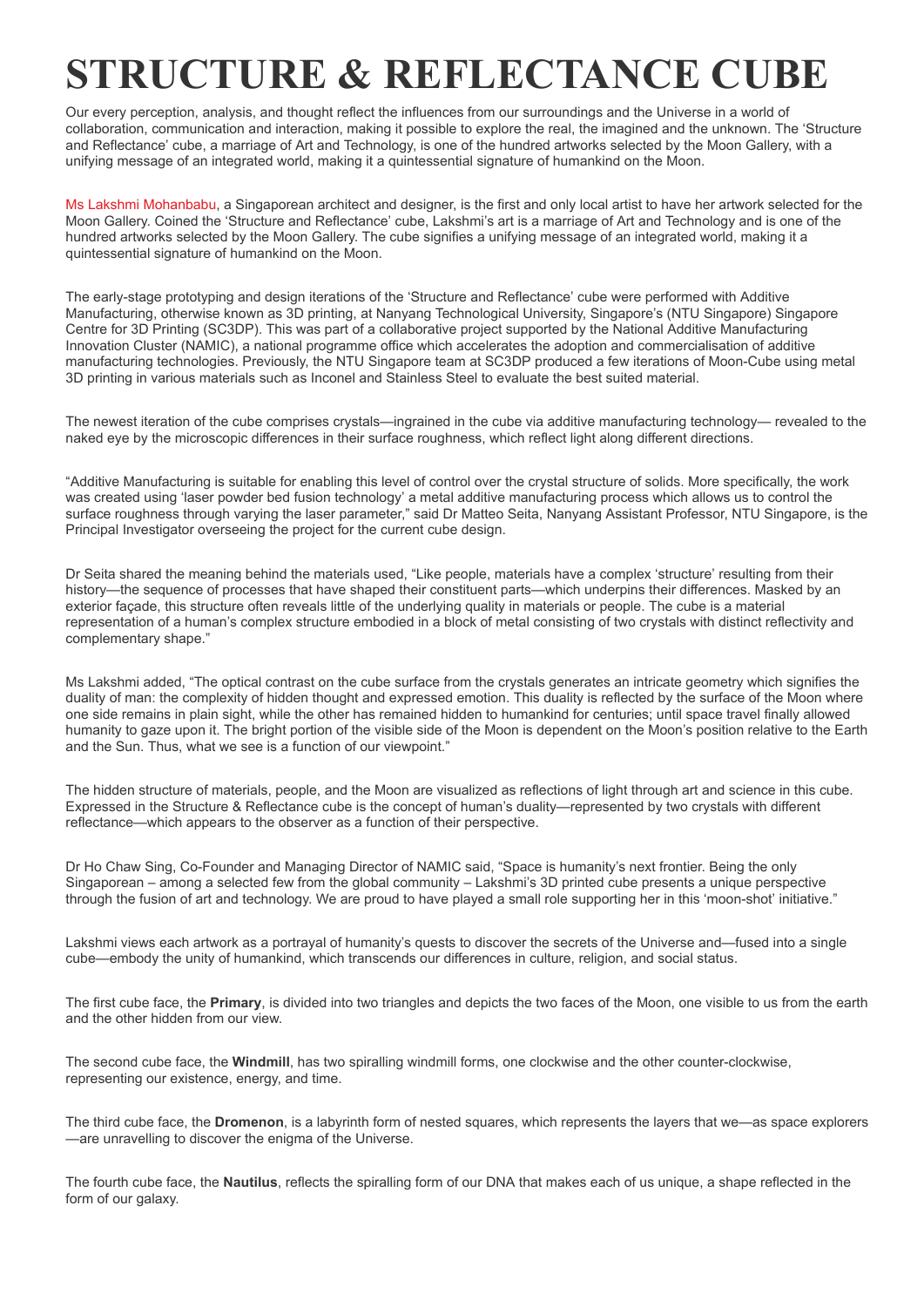## **FINAL CUBE – 0.98cmX0.98cmX0.98cm**



**Four faces of the 'Structure and Reflectance' Cube, Photo Credit: Lakshmi's Studio**